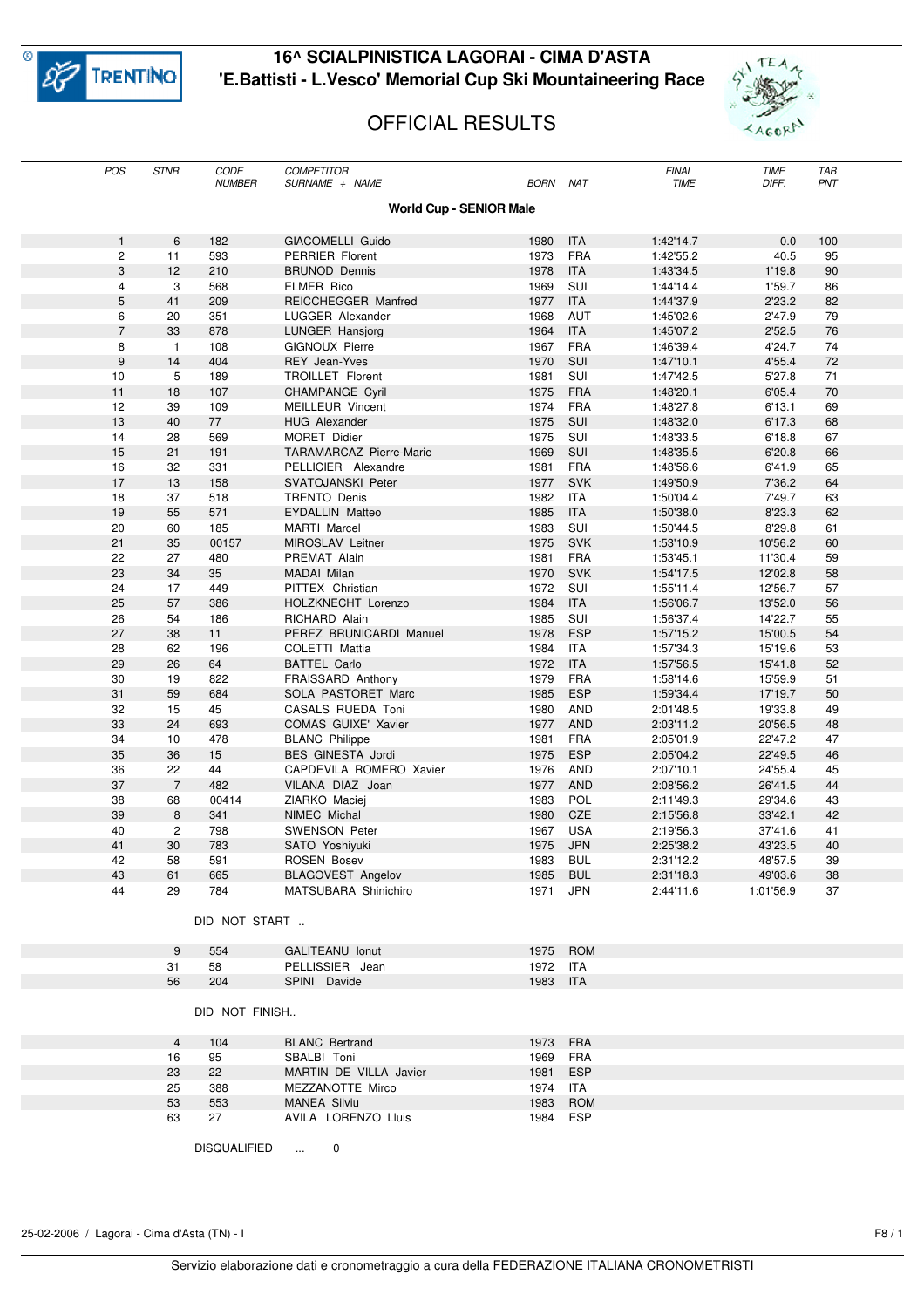|                                  | POS            | <b>STNR</b> | CODE<br><b>NUMBER</b> | <b>COMPETITOR</b><br>SURNAME + NAME | <b>BORN NAT</b> |                          | <b>FINAL</b><br><b>TIME</b> | TIME<br>DIFF. | TAB<br>PNT |
|----------------------------------|----------------|-------------|-----------------------|-------------------------------------|-----------------|--------------------------|-----------------------------|---------------|------------|
|                                  |                |             |                       |                                     |                 |                          |                             |               |            |
| <b>World Cup - SENIOR Female</b> |                |             |                       |                                     |                 |                          |                             |               |            |
|                                  | $\mathbf{1}$   | 43          | 65                    | PELLISSIER Gloriana                 | 1976            | ITA                      | 2:06'51.3                   | 0.0           | 100        |
|                                  | $\overline{c}$ | 44          | 724                   | MARTINELLI Francesca                | 1971            | <b>ITA</b>               | 2:11'47.2                   | 4'55.9        | 95         |
|                                  | 3              | 49          | 86                    | MAGNENAT Gabrielle                  | 1980            | SUI                      | 2:14'58.8                   | 8'07.5        | 90         |
|                                  | 4              | 46          | 70                    | MABILLARD Catherine                 | 1964            | SUI                      | 2:16'51.4                   | 10'00.1       | 86         |
|                                  | 5              | 48          | 151                   | <b>FAVRE Corinne</b>                | 1970            | <b>FRA</b>               | 2:20'47.0                   | 13'55.7       | 82         |
|                                  | 6              | 66          | 423                   | TROILLET Marie                      | 1983            | SUI                      | 2:22'41.5                   | 15'50.2       | 79         |
|                                  | $\overline{7}$ | 479         | 00938                 | CALLIARI Orietta                    | 1969            | <b>ITA</b>               | 2:24'44.6                   | 17'53.3       | 76         |
|                                  | 8              | 42          | 164                   | LATHURAZ Veronique                  | 1968            | <b>FRA</b>               | 2:25'06.8                   | 18'15.5       | 74         |
|                                  | 9              | 47          | 17                    | <b>BES GINESTA Cristina</b>         | 1977            | <b>ESP</b>               | 2:27'28.8                   | 20'37.5       | 72         |
|                                  | 10             | 52          | 00393                 | <b>RENZLER Astrid</b>               | 1975            | ITA                      | 2:27'29.9                   | 20'38.6       | 71         |
|                                  | 11             | 45          | 797                   | <b>MERRIL Monique</b>               | 1970            | <b>USA</b>               | 2:36'17.3                   | 29'26.0       | 70         |
|                                  | 12             | 67          | 786                   | CHANOINNE Fabienne                  | 1985            | ITA                      | 2:40'39.2                   | 33'47.9       | 69         |
|                                  | 13<br>14       | 65          | 544<br>682            | <b>CUMINETTI Silvia</b>             | 1985<br>1985    | <b>ITA</b><br><b>ESP</b> | 2:56'16.2                   | 49'24.9       | 68         |
|                                  |                | 64          |                       | HERNANDEZ CASTANO Ona               |                 |                          | 3:22'57.2                   | 1:16'05.9     | 67         |
|                                  |                |             | DID NOT START         |                                     |                 |                          |                             |               |            |
|                                  |                |             |                       |                                     |                 |                          |                             |               |            |
|                                  |                | 50          | 1324                  | TALLIA Chiara                       | 1978 ITA        |                          |                             |               |            |
|                                  |                | 51          | 1245                  | RIPERTO Bruna                       | 1965            | ITA                      |                             |               |            |
|                                  |                |             | DID NOT FINISH        | $\mathbf 0$                         |                 |                          |                             |               |            |
|                                  |                |             | <b>DISQUALIFIED</b>   | $\mathbf 0$<br>$\sim 10^{-1}$       |                 |                          |                             |               |            |
|                                  |                |             |                       | <b>World Cup - ESPOIR Male</b>      |                 |                          |                             |               |            |
|                                  |                |             |                       |                                     |                 |                          |                             |               |            |
|                                  | $\mathbf{1}$   | 55          | 571                   | <b>EYDALLIN Matteo</b>              | 1985            | ITA                      | 1:50'38.0                   | 0.0           | 100        |
|                                  | $\overline{c}$ | 60          | 185                   | <b>MARTI Marcel</b>                 | 1983            | SUI                      | 1:50'44.5                   | 6.5           | 95         |
|                                  | 3              | 57          | 386                   | HOLZKNECHT Lorenzo                  | 1984            | <b>ITA</b>               | 1:56'06.7                   | 5'28.7        | 90         |
|                                  | 4              | 54          | 186                   | RICHARD Alain                       | 1985            | SUI                      | 1:56'37.4                   | 5'59.4        | 86         |
|                                  | 5              | 62          | 196                   | COLETTI Mattia                      | 1984            | <b>ITA</b>               | 1:57'34.3                   | 6'56.3        | 82         |
|                                  | 6              | 59          | 684                   | SOLA PASTORET Marc                  | 1985            | <b>ESP</b>               | 1:59'34.4                   | 8'56.4        | 79         |
|                                  | $\overline{7}$ | 68          | 00414                 | ZIARKO Maciej                       | 1983            | POL                      | 2:11'49.3                   | 21'11.3       | 76         |
|                                  | 8              | 58          | 591                   | <b>ROSEN Bosev</b>                  | 1983            | <b>BUL</b>               | 2:31'12.2                   | 40'34.2       | 74         |
|                                  | 9              | 61          | 665                   | <b>BLAGOVEST Angelov</b>            | 1985            | <b>BUL</b>               | 2:31'18.3                   | 40'40.3       | 72         |
|                                  |                |             | DID NOT START         |                                     |                 |                          |                             |               |            |
|                                  |                | 56          | 204                   | SPINI Davide                        | 1983 ITA        |                          |                             |               |            |
|                                  |                |             |                       |                                     |                 |                          |                             |               |            |
|                                  |                |             | DID NOT FINISH        |                                     |                 |                          |                             |               |            |
|                                  |                | 53          | 553                   | <b>MANEA Silviu</b>                 | 1983            | <b>ROM</b>               |                             |               |            |
|                                  |                | 63          | 27                    | AVILA LORENZO Lluis                 | 1984 ESP        |                          |                             |               |            |
|                                  |                |             | <b>DISQUALIFIED</b>   | 0<br>$\sim 10^{-1}$                 |                 |                          |                             |               |            |
|                                  |                |             |                       |                                     |                 |                          |                             |               |            |
|                                  |                |             |                       | <b>World Cup - ESPOIR Female</b>    |                 |                          |                             |               |            |
|                                  | 1              | 66          | 423                   | <b>TROILLET Marie</b>               | 1983            | – SUI                    | 2:22'41.5                   | 0.0           | 100        |
|                                  | $\overline{2}$ | 67          | 786                   | CHANOINNE Fabienne                  | 1985 ITA        |                          | 2:40'39.2                   | 17'57.7       | 95         |
|                                  | 3              | 65          | 544                   | <b>CUMINETTI Silvia</b>             | 1985            | <b>ITA</b>               | 2:56'16.2                   | 33'34.7       | 90         |
|                                  | 4              | 64          | 682                   | HERNANDEZ CASTANO Ona               | 1985 ESP        |                          | 3:22'57.2                   | 1:00'15.7     | 86         |
|                                  |                |             | DID NOT START         | $\mathbf 0$                         |                 |                          |                             |               |            |
|                                  |                |             | DID NOT FINISH        | 0                                   |                 |                          |                             |               |            |
|                                  |                |             | <b>DISQUALIFIED</b>   | 0<br>$\sim 10^{-1}$                 |                 |                          |                             |               |            |
|                                  |                |             |                       | Europ.Cup - JUNIOR Male             |                 |                          |                             |               |            |
|                                  | $\mathbf{1}$   | 151         | 00913                 | MOTTINI Bruno [B]                   | 1986 ITA        |                          | 1:08'53.5                   | 0.0           | 100        |

|    | 151 | 00913 | MOTTINI Bruno [B]            | 1986 | <b>ITA</b> | 1:08'53.5 | 0.0     | 100 |
|----|-----|-------|------------------------------|------|------------|-----------|---------|-----|
| 2  | 154 | 720   | <b>FELLAY Cyrille</b><br>[B] | 1987 | SUI        | 1:10'40.2 | 1'46.7  | 95  |
| 3  | 157 | 4HN98 | MERLETTI Federico<br>[B]     | 1986 | <b>ITA</b> | 1:16'11.2 | 7'17.7  | 90  |
| 4  | 159 | 773   | LASTIK Juraj [B]             | 1987 | <b>SVK</b> | 1:16'54.1 | 8'00.6  | 86  |
| 5  | 323 | 00939 | SALVADORI Alex [B]           | 1986 | <b>ITA</b> | 1:16'58.1 | 8'04.6  | 82  |
| 6  | 156 | 776   | HEPNAR Jan [B]               | 1987 | CZE        | 1:17'59.0 | 9'05.5  | 79  |
|    | 153 | 595   | GEORGI Radev [B]             | 1986 | <b>BUL</b> | 1:18'27.3 | 9'33.8  | 76  |
| 8  | 152 | 775   | JADAMUS Roman [B]            | 1987 | <b>CZE</b> | 1:19'44.3 | 10'50.8 | 74  |
| 9  | 160 | 674   | KANTOR Sebastian [B]         | 1987 | <b>CZE</b> | 1:24'59.7 | 16'06.2 | 72  |
| 10 | 155 | 00912 | HUSAR Viliam<br>[B]          | 1987 | SVK        | 1:29'50.4 | 20'56.9 | 71  |

25-02-2006 / Lagorai - Cima d'Asta (TN) - I F8 / 2